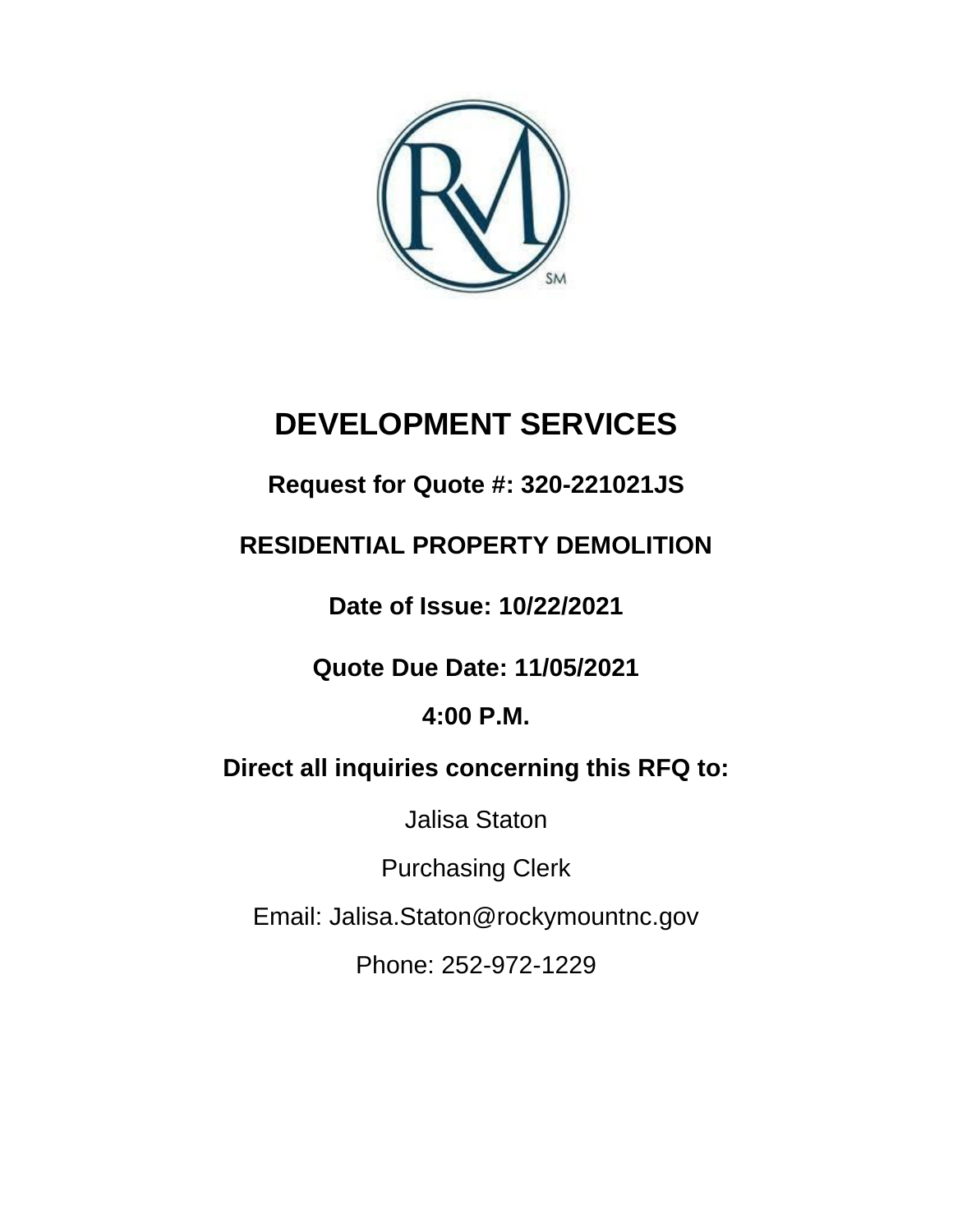

## **Request for Quote # 320-221021JS** \_\_\_\_\_\_\_\_\_\_\_\_\_\_\_\_\_\_\_\_\_\_\_\_\_\_\_\_\_\_\_\_\_\_\_\_\_\_\_\_\_\_\_\_\_\_\_\_\_\_\_\_\_\_

For purchasing division processing, please provide your company's Federal Employer Identification Number or alternate identification number (e.g., Social Security Number). Pursuant to North Carolina General Statute 132-1.10(b) this identification number shall not be released to the public. **This page will be removed and shredded, or otherwise kept confidential**, before the procurement file is made available for public inspection.

> **This page is to be filled out and returned with your bid. Failure to do so may subject your bid to rejection.**

> > **ID Number:**

\_\_\_\_\_\_\_\_\_\_\_\_\_\_\_\_\_\_\_\_\_\_\_\_\_\_\_\_\_\_\_\_\_\_\_\_\_\_\_\_\_\_\_\_\_\_\_\_\_\_\_\_\_\_ Federal ID Number or Social Security Number

\_\_\_\_\_\_\_\_\_\_\_\_\_\_\_\_\_\_\_\_\_\_\_\_\_\_\_\_\_\_\_\_\_\_\_\_\_\_\_\_\_\_\_\_\_\_\_\_\_\_\_\_\_\_ Vendor Name

*"All bidders are hereby notified that they must have the proper license as required under the North Carolina laws. All prospective contractors shall be responsible for complying with state law and local ordinances."*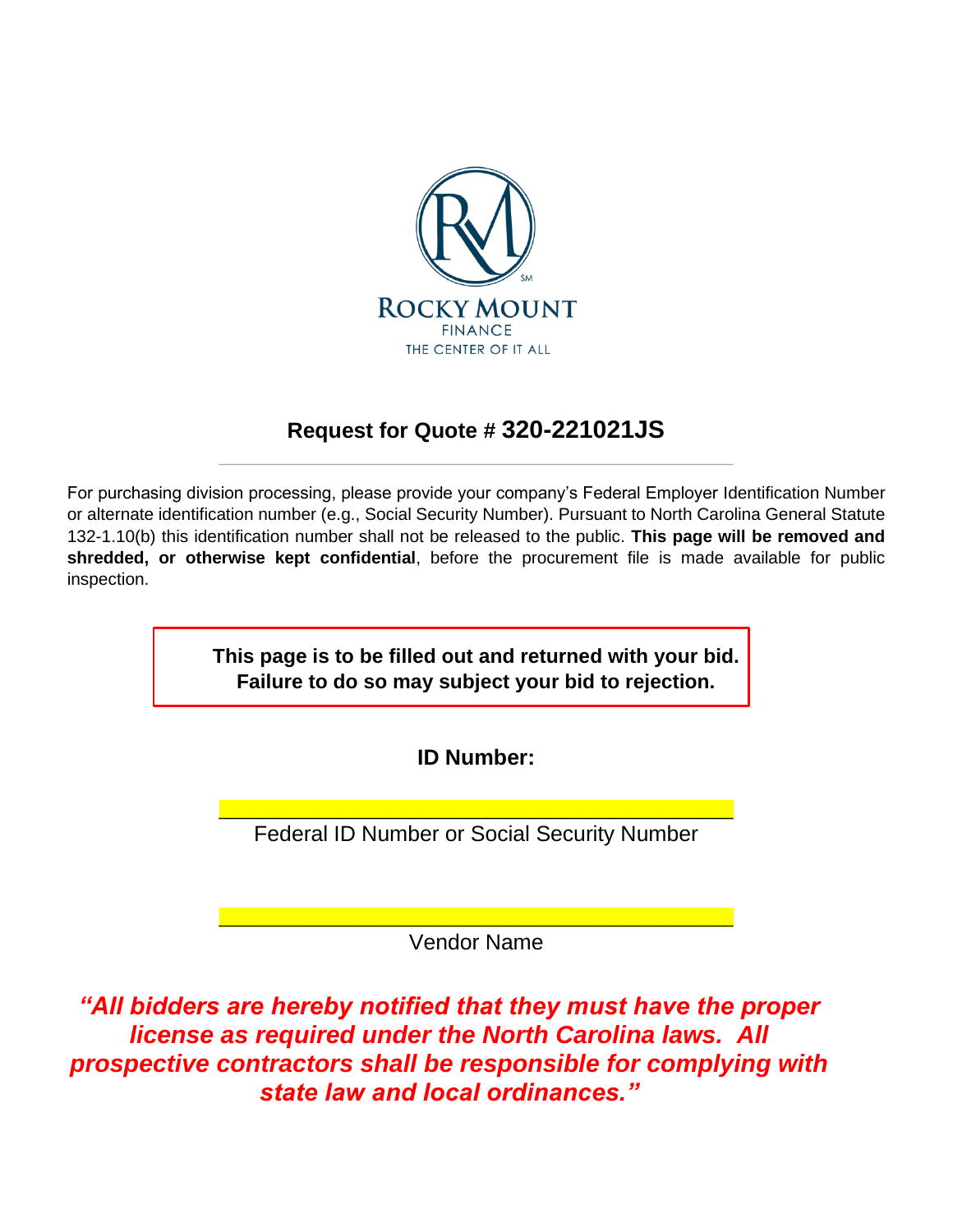|                                                                                | <b>City of Rocky Mount</b><br><b>DEVELOPMENT SERVICES</b> |
|--------------------------------------------------------------------------------|-----------------------------------------------------------|
| Refer ALL Inquiries regarding this RFQ to:<br>Request for Quote # 320-221021JS |                                                           |
| Jalisa Staton                                                                  | Quotes will be due: 11/05/2021                            |
| <b>Purchasing Clerk</b>                                                        | <b>Contract Type: Service</b>                             |
| FXFCIITION                                                                     |                                                           |

#### **EXECUTION**

In compliance with this Request for Quote, and subject to all the conditions herein, the undersigned Vendor offers and agrees to furnish and deliver any or all items upon which prices are quoted, at the prices set opposite each item within the time specified herein. By executing this quote, the undersigned Vendor certifies that this quote is submitted competitively and without collusion (G.S. 143- 54), that none of its officers, directors, or owners of an unincorporated business entity has been convicted of any violations of Chapter 78A of the General Statutes, the Securities Act of 1933, or the Securities Exchange Act of 1934 (G.S. 143-59.2), and that it is not an ineligible Vendor as set forth in G.S. 143-59.1. False certification is a Class I felony. Furthermore, by executing this quote, the undersigned certifies to the best of Vendor's knowledge and belief, that it and its principals are not presently debarred, suspended, proposed for debarment, declared ineligible or voluntarily excluded from covered transactions by any Federal or State department or City department. As required by G.S. 143-48.5, the undersigned Vendor certifies that it, and each of its sub-contractors for any Contract awarded as a result of this RFQ, complies with the requirements of Article 2 of Chapter 64 of the NC General Statutes, including the requirement for each employer with more than 25 employees in North Carolina to verify the work authorization of its employees through the federal E-Verify system. G.S. 133-32 and Executive Order 24 (2009) prohibit the offer to, or acceptance by, any City Employee associated with the preparing plans, specifications, estimates for public Contract; or awarding or administering public Contracts; or inspecting or supervising delivery of the public Contract of any gift from anyone with a Contract with the City, or from any person seeking to do business with the City. By execution of any response in this quote, you attest, for your entire organization and its employees or agents, that you are not aware that any such gift has been offered, accepted, or promised by any employees of your organization. **Do you have a financial interest or tangible personal benefit with a city of Rocky Mount employee, officer, or agent? \_\_\_\_ Yes \_\_\_\_ No If yes note the employee, officer, or agent; department; and the perceived or**  actual conflict of interest.

**Failure to execute/sign quote prior to submittal shall render quote invalid and it WILL BE REJECTED. Late quotes cannot be accepted.**

| <b>VENDOR:</b>                                                                                      |               |                  |      |  |
|-----------------------------------------------------------------------------------------------------|---------------|------------------|------|--|
| <b>STREET ADDRESS:</b>                                                                              |               | <b>P.O. BOX:</b> | ZIP: |  |
| <b>TOLL FREE TEL, NO:</b><br>CITY & STATE & ZIP:<br><b>TELEPHONE NUMBER:</b>                        |               |                  |      |  |
| PRINCIPAL PLACE OF BUSINESS ADDRESS IF DIFFERENT FROM ABOVE (SEE INSTRUCTIONS TO VENDORS ITEM #11): |               |                  |      |  |
| <b>FAX NUMBER:</b><br><b>PRINT NAME &amp; TITLE OF PERSON SIGNING ON BEHALF OF VENDOR:</b>          |               |                  |      |  |
| <b>VENDOR'S AUTHORIZED SIGNATURE:</b>                                                               | <b>EMAIL:</b> |                  |      |  |

Offer valid for at least 60 days from date of quote opening, unless otherwise stated here: **The analyse** 

#### **ACCEPTANCE OF QUOTE**

If any or all parts of this quote are accepted by the City of Rocky Mount, an authorized representative of the City of Rocky Mount shall affix his/her signature hereto and this document and all provisions of this Request for Quote along with the Vendor response and the written results of any negotiations shall then constitute the written agreement between the parties. A copy of this acceptance will be forwarded to the successful Vendor(s).

| <b>FOR CITY USE ONLY:</b> Offer accept and Contract awarded this | day of | as indicated on the attached |
|------------------------------------------------------------------|--------|------------------------------|
| certification, by                                                |        |                              |

#### **(Authorized Representative of City of Rocky Mount)**

**\_\_\_\_\_\_\_\_\_\_\_\_\_\_\_\_\_\_\_\_\_\_\_\_\_\_\_\_\_\_\_\_\_\_\_\_\_\_\_\_\_\_\_\_\_\_**

**PRE-AUDIT:** This instrument has been preaudited in the manner required by the Budget and Fiscal Control Act.

Finance Director **Date** Date Date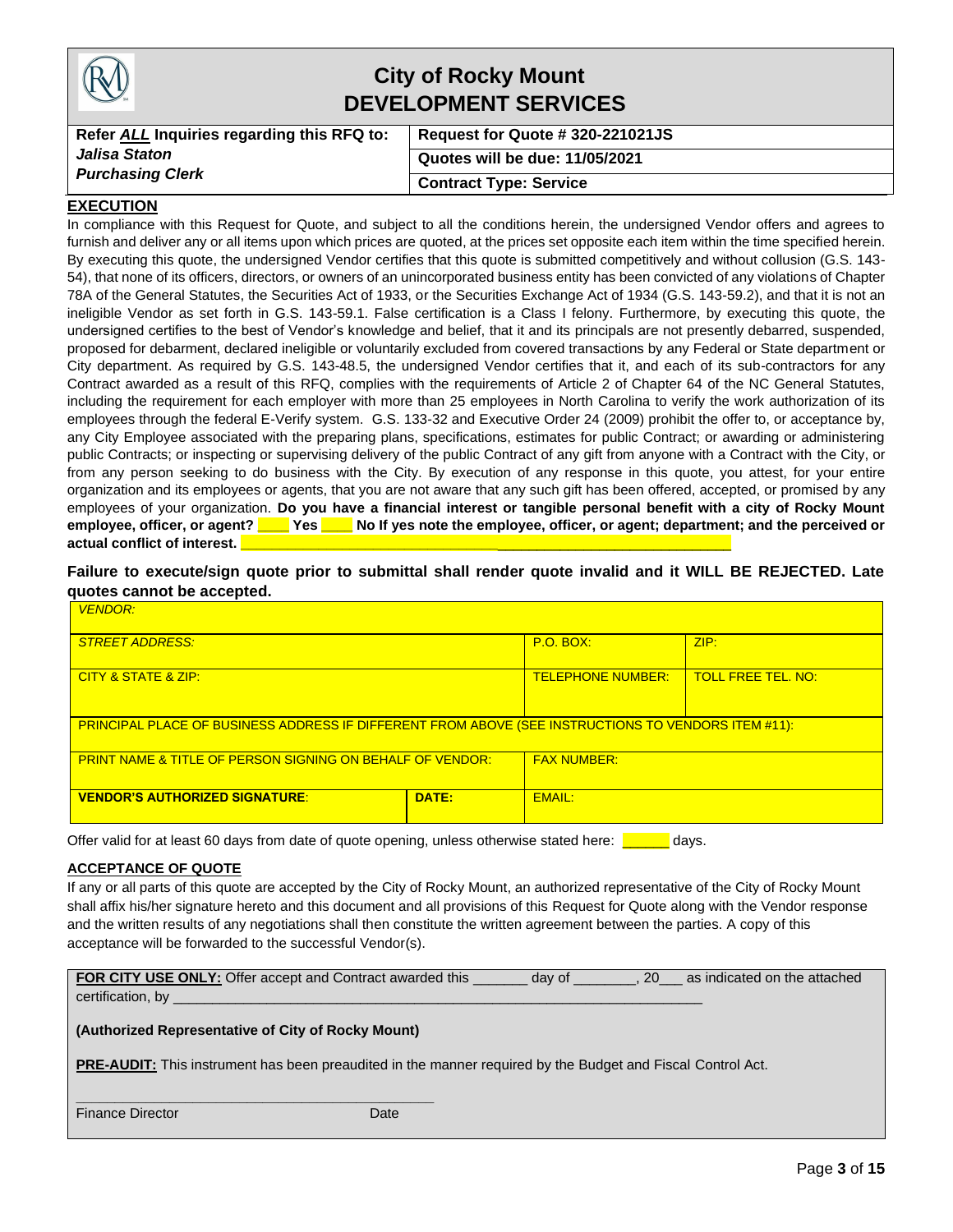### **Contents**

| 1.0 |                                                            |  |
|-----|------------------------------------------------------------|--|
| 2.0 |                                                            |  |
| 2.1 |                                                            |  |
| 2.2 |                                                            |  |
| 2.3 |                                                            |  |
| 2.4 |                                                            |  |
| 2.5 |                                                            |  |
| 2.6 |                                                            |  |
| 2.7 |                                                            |  |
| 3.0 |                                                            |  |
| 3.1 |                                                            |  |
| 3.2 |                                                            |  |
| 3.3 |                                                            |  |
| 4.0 |                                                            |  |
| 4.1 |                                                            |  |
| 4.2 |                                                            |  |
| 4.3 |                                                            |  |
| 4.4 |                                                            |  |
| 4.5 |                                                            |  |
| 5.0 |                                                            |  |
| 5.1 |                                                            |  |
|     |                                                            |  |
|     |                                                            |  |
|     |                                                            |  |
|     |                                                            |  |
|     |                                                            |  |
|     | ATTACHMENT C: ACCEPTANCE OF GENERAL TERMS & CONDITIONS  14 |  |
|     |                                                            |  |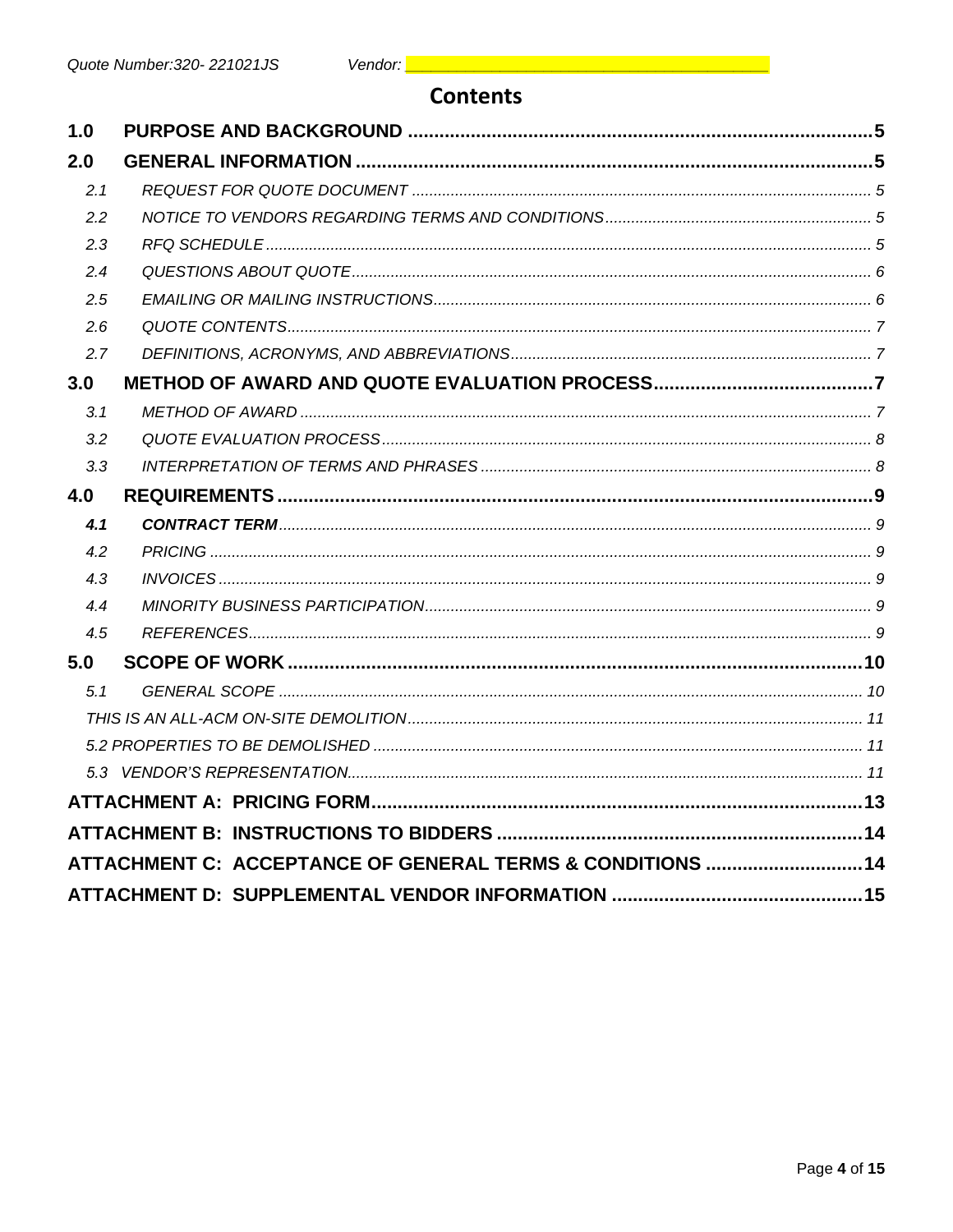# **1.0 PURPOSE AND BACKGROUND**

**The city is requesting a price for the demolition and cleanup of one residential location listed under the scope of work section of these specifications.**

**Quotes shall be submitted in accordance with the terms and conditions of this RFQ and any addenda issued hereto***.*

# **2.0 GENERAL INFORMATION**

### **2.1 REQUEST FOR QUOTE DOCUMENT**

The RFQ is comprised of the base RFQ document, any attachments, and any addenda released before Contract award. All attachments and addenda released for this RFQ in advance of any Contract award are incorporated herein by reference. Vendor may attach its quote to this RFQ for submission; however, any and all additional, modified or conflicting terms and conditions submitted on or with Vendor's quote shall be disregarded and shall not be considered a part of any contract arising from this RFQ. Any attempt to delete or avoid the force of the previous sentence shall render Vendor's quote invalid, and it shall not be considered.

#### **2.2 NOTICE TO VENDORS REGARDING TERMS AND CONDITIONS**

It shall be the Vendor's responsibility to read the Instructions, the Cities' terms and conditions, all relevant exhibits and attachments, and any other components made a part of this RFQ and comply with all requirements and specifications herein. Vendors are also responsible for obtaining and complying with all Addenda and other changes that may be issued concerning this RFQ.

If Vendors have questions, issues, or exceptions regarding any term, condition, or other component within this RFQ (including proposed alternate language), those **must** be submitted as questions in accordance with the instructions in Section 2.4. QUESTIONS ABOUT QUOTE. If the City determines that any changes will be made resulting from the questions asked, then such decisions will be communicated in the form of an RFQ addendum. The City may also elect to leave open the possibility for post-contract negotiation and amendment of specific provisions of the Contract that have been addressed during the question-and-answer period. Other than through this process, the City rejects and will not be required to evaluate or consider any additional or modified terms and conditions submitted with Vendor's quote. This applies to any language appearing in or attached to the document as part of the Vendor's quote that purports to vary any terms and conditions or Vendors' instructions herein or to render the quote non-binding or subject to further negotiation. *Vendor's quote shall constitute a firm offer.* **By execution and delivery of a quote in response to this RFQ, the Vendor agrees that any additional or modified terms and conditions, whether submitted purposefully or inadvertently, shall have no force or effect, and will be disregarded. Noncompliance with, or any attempt to alter or delete, this paragraph shall constitute sufficient grounds to reject Vendor's quote as nonresponsive. Any quote that contains language that indicates the quote is non-binding or subject to further negotiation before a contractual document may be signed shall be rejected.**

Contact with anyone working for or with the City regarding this RFQ other than the City of Rocky Mount Purchasing Office Contract Lead named on the face page of this RFQ or in the manner specified by this RFQ shall constitute grounds for rejection of said Vendor's offer, at the Cities election.

#### **2.3 RFQ SCHEDULE**

The table below shows the *intended* schedule for this RFQ. The City will make every effort to adhere to this schedule.

| <b>Action</b>                                     | <b>Responsibility</b> | Date/Time                      |
|---------------------------------------------------|-----------------------|--------------------------------|
| Issue RFQ                                         | City                  | Friday 10/22/2021              |
| <b>Submit Written Questions/Question Deadline</b> | Vendors               | Monday 10/25/2021              |
| Provide Response to Questions/Addendum            | City                  | Wednesday 10/27/2021           |
| Submit Bids                                       | Vendors               | Friday 11/05/2021 by 4:00 p.m. |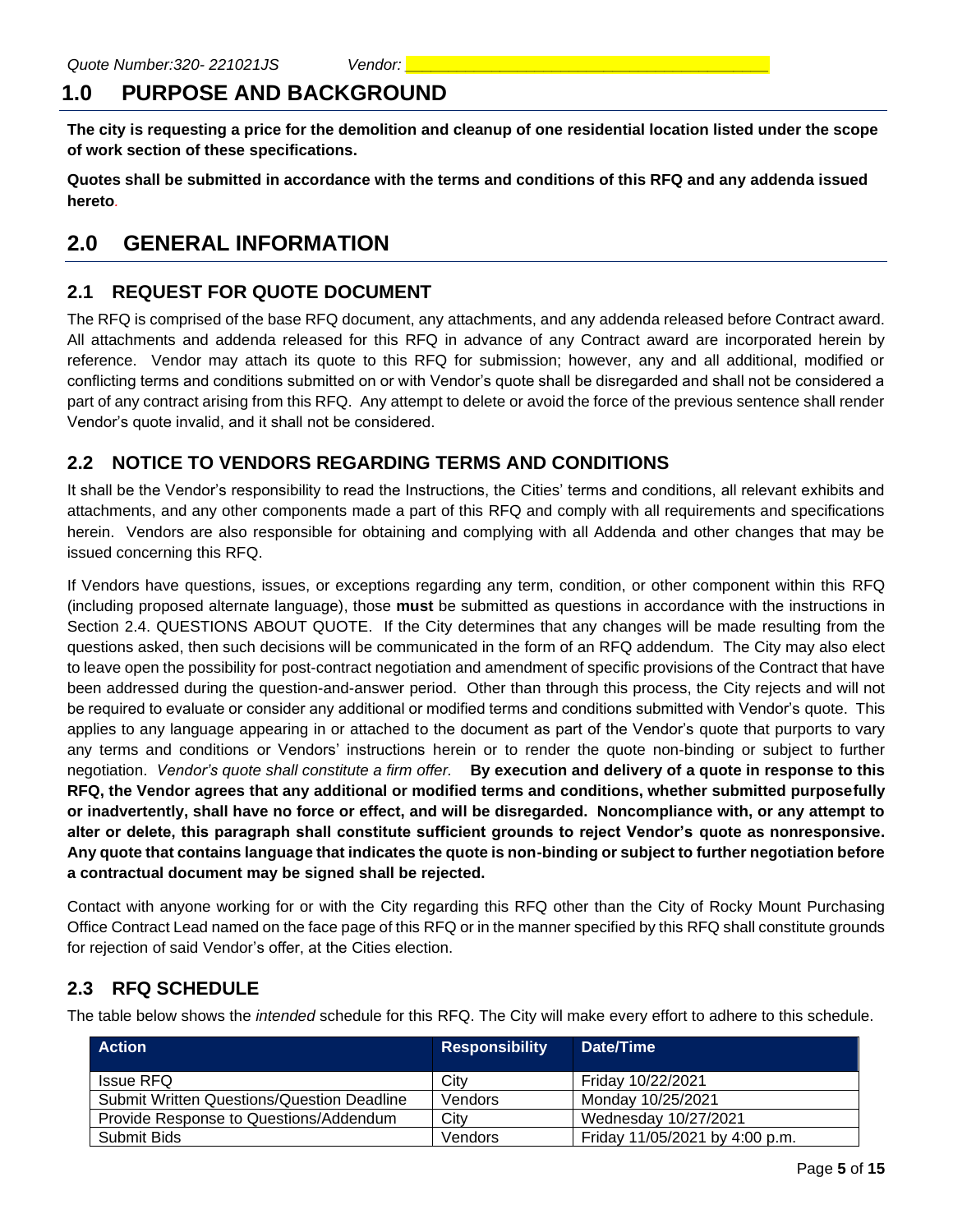| 1021JS<br>Quote Number:3<br>320- | ------ |      |                                         |  |
|----------------------------------|--------|------|-----------------------------------------|--|
| ∖ontract<br>Award                |        | City | שם<br>and the state of the state of the |  |

### **2.4 QUESTIONS ABOUT QUOTE**

**Purpose:** Upon review of the RFQ documents, Vendors may have questions to clarify or interpret the RFQ in order to submit the best quote possible. To accommodate the Quote Questions process, Vendors shall submit any such questions by the above due date.

**Instructions:** Written questions shall be emailed to [Jalisa.Staton@rockymountnc.gov](mailto:debra.harris@rockymountnc.gov) by the date and time specified above. Vendors should enter "RFQ #320-221021JS – Questions" as the subject for the email. Questions submittals should include a reference to the applicable RFQ section and be submitted in a format shown below:

| <b>Reference</b>         | <b>Vendor Question</b> |
|--------------------------|------------------------|
| RFQ Section, Page Number | Vendor question?       |

Questions received prior to the submission deadline date, the City 's response, and any additional terms deemed necessary by the City will be posted in the form of an addendum, available on the City of Rocky Mount Purchasing webpage https://rockymountnc.gov/bids, and/or the North Carolina's Interactive Purchasing System (IPS), [http://www.ips.state.nc.us,](http://www.ips.state.nc.us/) and shall become an Addendum to this RFQ. No information, instruction or advice provided orally or informally by any City personnel, whether made in response to a question or otherwise in connection with this RFQ, shall be considered authoritative or binding. Vendors shall be entitled to rely *only* on written material contained in an Addendum to this RFQ. The dated noted in the RFQ schedule for the City to provide responses to questions also serves as the addendum deadline. If you do not receive a courtesy email notification regarding the addendum by that date do check the City of Rocky Mount Purchasing webpage.

#### **2.5 EMAILING OR MAILING INSTRUCTIONS**

**Instructions**: Quotes, subject to the conditions made a part hereof and the receipt requirements described below, shall be received at the address indicated in the table below, for furnishing and delivering those items as described herein.

| <b>MAILING ADDRESS FOR DELIVERY OF QUOTE</b><br><b>VIA U.S. POSTAL SERVICE</b> | OFFICE ADDRESS FOR DELIVERY BY ANY OTHER<br>MEANS, SPECIAL DELIVERY, OVERNIGHT DELIVERY,<br>OR BY ANY OTHER CARRIER |
|--------------------------------------------------------------------------------|---------------------------------------------------------------------------------------------------------------------|
| QUOTE NUMBER: 320-221021JS                                                     | QUOTE NUMBER: 320-221021JS                                                                                          |
| Attn: Jalisa Staton, Purchasing Clerk                                          | Attn: Jalisa Staton, Purchasing Clerk                                                                               |
| Address: PO BOX 1180                                                           | Address: 331 S. Franklin Street                                                                                     |
| Rocky Mount, NC 27802                                                          | Rocky Mount, NC 27802                                                                                               |

Vendors shall deliver either **one (1) signed electronic emailed copy** to [Jalisa.Staton@rockymountnc.gov](mailto:debra.harris@rockymountnc.gov) response or one **(1) signed original executed quote** to the address identified in the table in this Section. Address package and insert quote number as shown in the table above.

Quote number shall be marked on the outside of the sealed envelope with the Vendor's name and date and time of opening.

**IMPORTANT NOTE:** It is the responsibility of the Vendor to have the signed quote physically in this Office by the specified time and date quotes are due, regardless of the method of delivery. **This is an absolute requirement.** The time of delivery will be marked on each quote when received, and any quote received after the submission deadline will not be accepted or evaluated.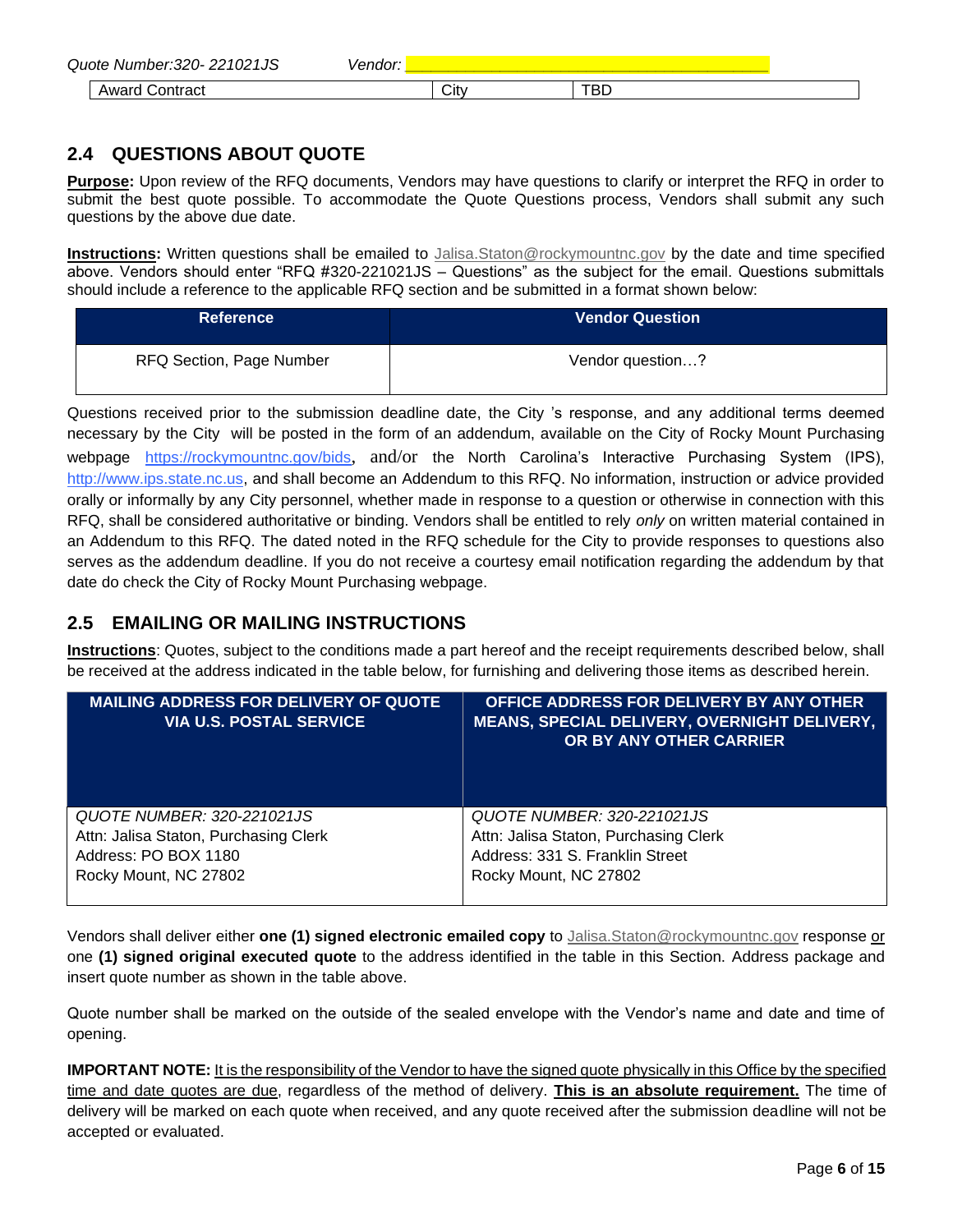All risk of late arrival due to unanticipated delay—whether delivered by hand, U.S. Postal Service, courier or other delivery service or method—is entirely on the Vendor. Note that the U.S. Postal Service generally does not deliver mail to the street address above, but to the city's Mail Service Center. Vendors are cautioned that quotes sent via U.S. Mail, including Express Mail, may not be delivered to the purchasing office on the due date in time to meet the quote deadline. All Vendors are urged to take the possibility of delay into account when submitting a quote.

If quote is hand delivered, please note that the Frederick E. Turnage Municipal Building requires all visitors to sign in with the guard stationed on the first floor. Visitors will only have access through the building accompanied with a City employee.

#### **This informal RFQ does not require a public opening of bids.**

#### **2.6 QUOTE CONTENTS**

Vendor shall populate all attachments of this RFQ that require the Vendor to provide information and include an authorized signature where requested, as outlined below. Vendor Responses shall include the following items and they should be arranged in the following order:

- a) Completed and signed version of EXECUTION PAGE, along with the body of the RFQ, and signed receipt pages of any addenda released in conjunction with this RFQ.
- b) Completed version of ATTACHMENT A: PRICING FORM
- c) ATTACHMENT B: INSTRUCTIONS TO BIDDERS
- d) ATTACHMENT C: ACCEPTANCE OF TERMS AND CONDITIONS
- e) ATTACHMENT D: SUPPLEMENTAL VENDOR INFORMATION

#### **2.7 DEFINITIONS, ACRONYMS, AND ABBREVIATIONS**

- a) **BUYER:** The employee of the City Department that places an order with the Vendor.
- b) **CONTRACT LEAD:** Representative of the *City of Rocky Mount Purchasing Office* who corresponds with potential Vendors in order to identify and contract with that Vendor providing the greatest benefit to the City of Rocky Mount and who will administer the contract for the City.
- c) **FOB-DESTINATION:** Title changes hand from Vendor to purchaser at the destination point of the shipment; Vendor owns commodity in transit and files any claims, and Vendor pays all freight and any related transportation charges. A solicitation may request Vendors to separately identify freight charges in their quote, but no amount or charge not included as part of the total quote price will be paid.
- d) **LOT**: A grouping of similar products within this RFQ.
- e) **ON-TIME DELIVERY:** The delivery of all items within a single order to the receiving point designated by the ordering entity within the delivery time required.
- f) **RFQ:** Request for Quote.
- g) **VENDOR:** Supplier, proposer, company, firm, corporation, partnership, individual or other entity submitting a response to a Request for Quote.

# **3.0 METHOD OF AWARD AND QUOTE EVALUATION PROCESS**

#### **3.1 METHOD OF AWARD**

Contracts will be awarded in accordance with G.S. 143-129, 143-131 and the evaluation criteria set out in this solicitation. Prospective Vendors shall not be discriminated against on the basis of any prohibited grounds as defined by Federal and State law.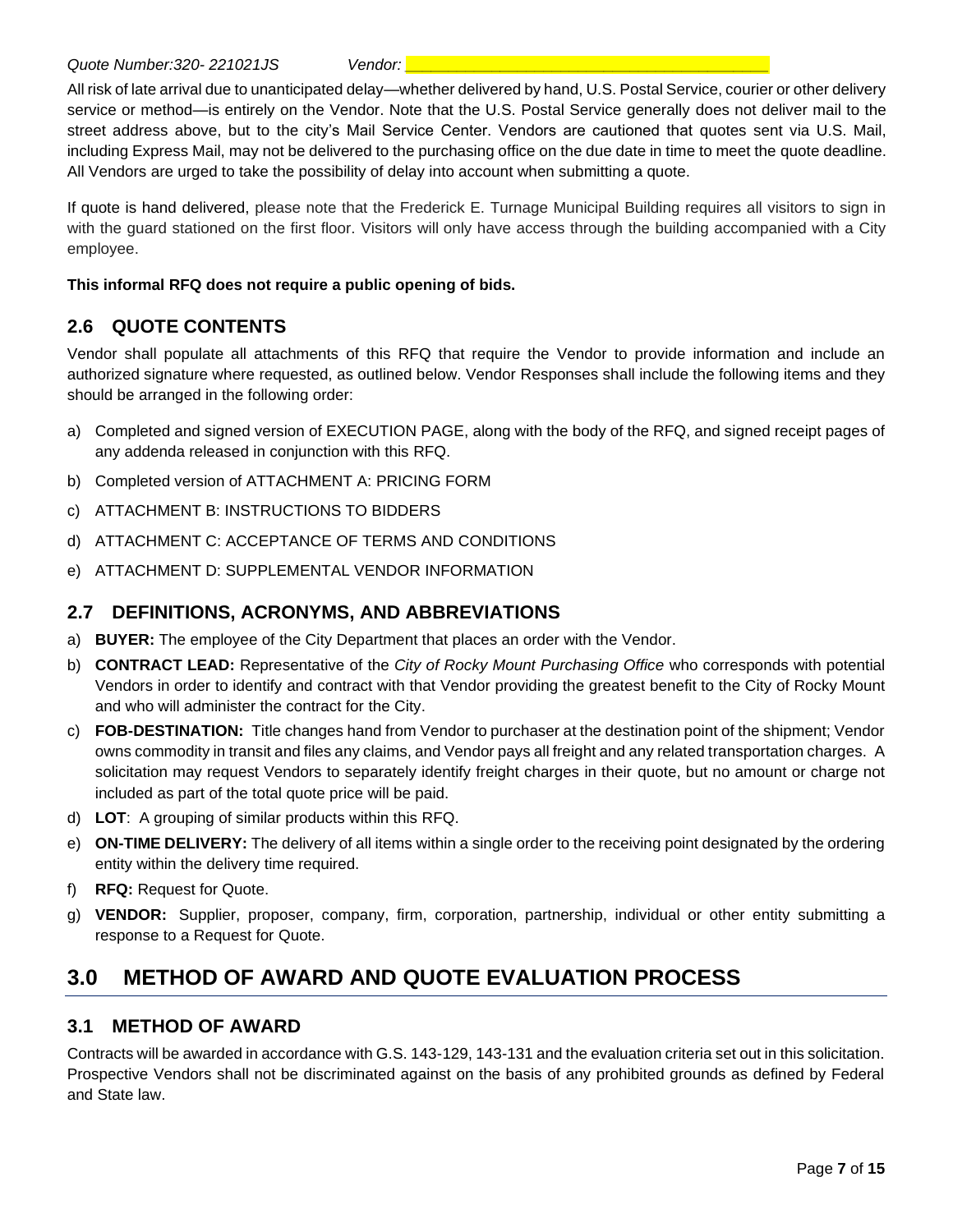The city may obtain quotes from one or more potential Vendors. All quotes will be evaluated, and award will be based on lowest responsive quote meeting specifications.

*Local Preference Policy. The only exception to the lowest responsive, responsible bidder method of award will be the local preference policy. The preference will allow an Eligible Local Bidder to match the price and terms of the lowest responsible, responsive bidder who is a Non-Local Bidder, if the Eligible Local Bidder's price is within five percent (5%) or \$25,000, whichever is less, of the lowest responsible, responsive Non-Local Bidder's price .An eligible local vendor is one that is current on property taxes in the City of Rocky Mount and meets the qualifications set forth in the policy. An application can be found at https://rockymountnc.gov/vendors*

### **3.2 QUOTE EVALUATION PROCESS**

- a) Quotes are requested for the items as specified, or item(s) equivalent in design, function and performance. The City reserves the right to reject any quote on the basis of fit, form and function as well as cost.
- b) The City shall review the responses to this RFQ to confirm that they meet the specifications and requirements. The City reserves the right to waive any minor informality or technicality.
- c) For all responses that pass the initial review process, the city will review and assess the Vendors' pricing. The City may request additional formal responses or submissions from any or all Vendors for the purpose of clarification or to amplify the materials presented in any part of the quote. Vendors are cautioned, however, that the City is not required to request clarification, and often does not. Therefore, all quotes should be complete and reflect the most favorable terms available from the Vendor. Prices quoted cannot be altered or modified as part of a clarification.
- d) Quotes will be evaluated, based on the award criteria identified in Section 3.1 METHOD OF AWARD.

Award of a Contract to one Vendor does not mean that the other quotes lacked merit, but that, all factors considered, the selected quote was deemed most advantageous and represented the best value to the City.

Vendors are cautioned that this is a request for quote, not a request or an offer to contract, and the City reserves the unqualified right to reject any and all offers at any time if such rejection is deemed to be in the best interest of the City .

**CONFIDENTIALITY DURING PROCESS:** During the evaluation period and prior to award, all information concerning the quote and evaluation is confidential, and possession of the quotes and accompanying information is limited to personnel of the issuing department and any third parties involved in this procurement process, and to the committee responsible for participating in the evaluation. Any attempt on behalf of a Vendor to gain such confidential information, or to influence the evaluation process (e.g., contact anyone involved in the evaluation, criticize another Vendor, offer any benefit or information not contained in the quote) in any way is a violation of North Carolina purchasing law and regulations and shall constitute sufficient grounds for disqualification of Vendor's offer from further evaluation or consideration in the discretion of the City.

#### **3.3 INTERPRETATION OF TERMS AND PHRASES**

This Request for Quote serves two functions: (1) to advise potential Vendors of the parameters of the solution being sought by the Department; and (2) to provide (together with other specified documents) the terms of the Contract resulting from this procurement. As such, all terms in the Request for Quote shall be enforceable as contract terms in accordance with the General Contract Terms and Conditions. The use of phrases such as "shall," "must," and "requirements" are intended to create enforceable contract conditions. In determining whether quotes should be evaluated or rejected, the Department will take into consideration the degree to which Vendors have proposed or failed to propose solutions that will satisfy the Department's needs as described in the Request for Quote. Except as specifically stated herein, no one requirement shall automatically disqualify a Vendor from consideration. However, failure to comply with any single requirement may result in the Department exercising its discretion to reject a quote in its entirety.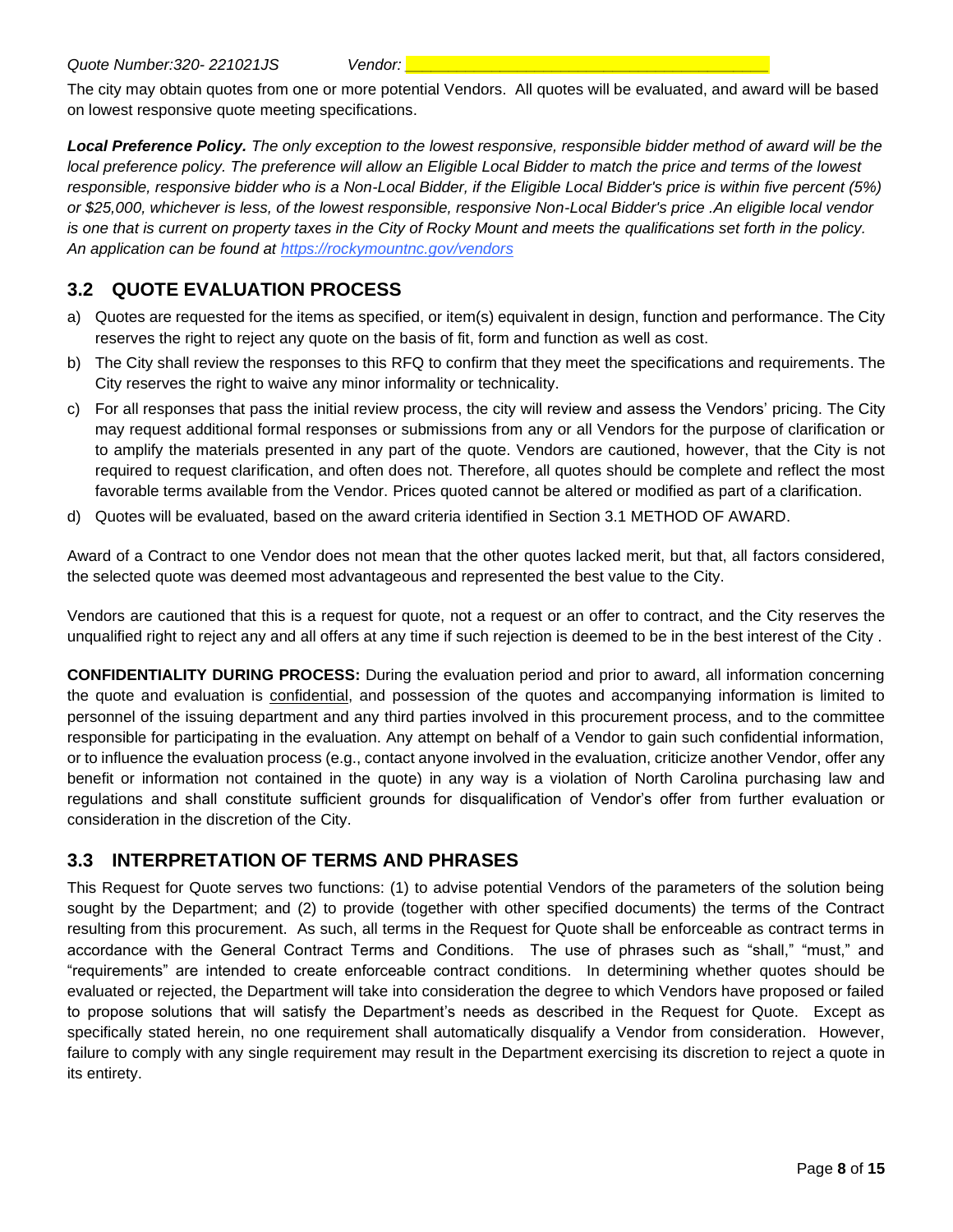# **4.0 REQUIREMENTS**

This Section lists the requirements related to this RFQ. By submitting a quote, the Vendor agrees to meet all stated requirements in this Section as well as any other specifications, requirements and terms and conditions stated in this RFQ. If Vendor is unclear or has any question about the specifications, requirements and terms and conditions herein, it is urged and cautioned to contact the issuing department Contract Lead as specified in this RFQ.

#### **4.1 CONTRACT TERM**

The Contract shall have an initial term of one (1) year, beginning on the date of contract award (the "Effective Date").

### **4.2 PRICING**

Quote price shall constitute the total cost to Buyer for delivery fully assembled and ready for use, including all applicable charges for shipping, delivery, handling, administrative and other similar fees. Vendor shall not invoice for any amounts not specifically allowed for in this Quote. Complete ATTACHMENT A: PRICING FORM and include with Quote.

#### **4.3 INVOICES**

Vendor shall invoice the City of Rocky Mount Accounting Department. The standard format for invoicing shall be Single Invoices meaning that the Vendor shall provide the Buyer with an invoice for each order. Invoices shall include detailed line-item information to allow Buyer to verify pricing at point of receipt matches the correct price from the original date of order. At a minimum, the following fields shall be included on all invoices:

Vendor's Billing Address, Customer Account Number, NC Contract Number, Order Date, Buyers Order Number, Manufacturer Part Numbers, Vendor Part Numbers, Item Descriptions, Price, Quantity, and Unit of Measure.

#### **4.4MINORITY BUSINESS PARTICIPATION**

The Bidder has the responsibility to make a good faith effort to solicit minority proposals and to attain the aspirational ten percent (10%) goal. We encourage all Bidders even MWBE/HUBs to obtain the aspirational goal where subcontracting and supplier opportunities exist.

| <b>MWBE FIRM</b> | <b>OWNERSHIP STATUS</b> | <b>ADDRESS</b> | <b>WORK TYPE</b> |
|------------------|-------------------------|----------------|------------------|
|                  |                         |                |                  |
|                  |                         |                |                  |
|                  |                         |                |                  |
|                  |                         |                |                  |

#### **4.5 REFERENCES**

Vendors shall provide at least three (3) different references for which your company has provided Services of similar size and scope to that proposed herein. The city of Rocky Mount may contact these users to determine the Services provided are substantially similar in scope to those proposed herein and Contractor's performance has been satisfactory. The information obtained shall be considered in the evaluation of the quote. If City of Rocky Mount references are provided it cannot be counted towards your three (3) required references but may be included in addition to.

| <b>COMPANY NAME</b> | <b>CONTACT NAME</b> | <b>TELEPHONE NUMBER</b> | <b>EMAIL</b> |
|---------------------|---------------------|-------------------------|--------------|
|                     |                     |                         |              |
|                     |                     |                         |              |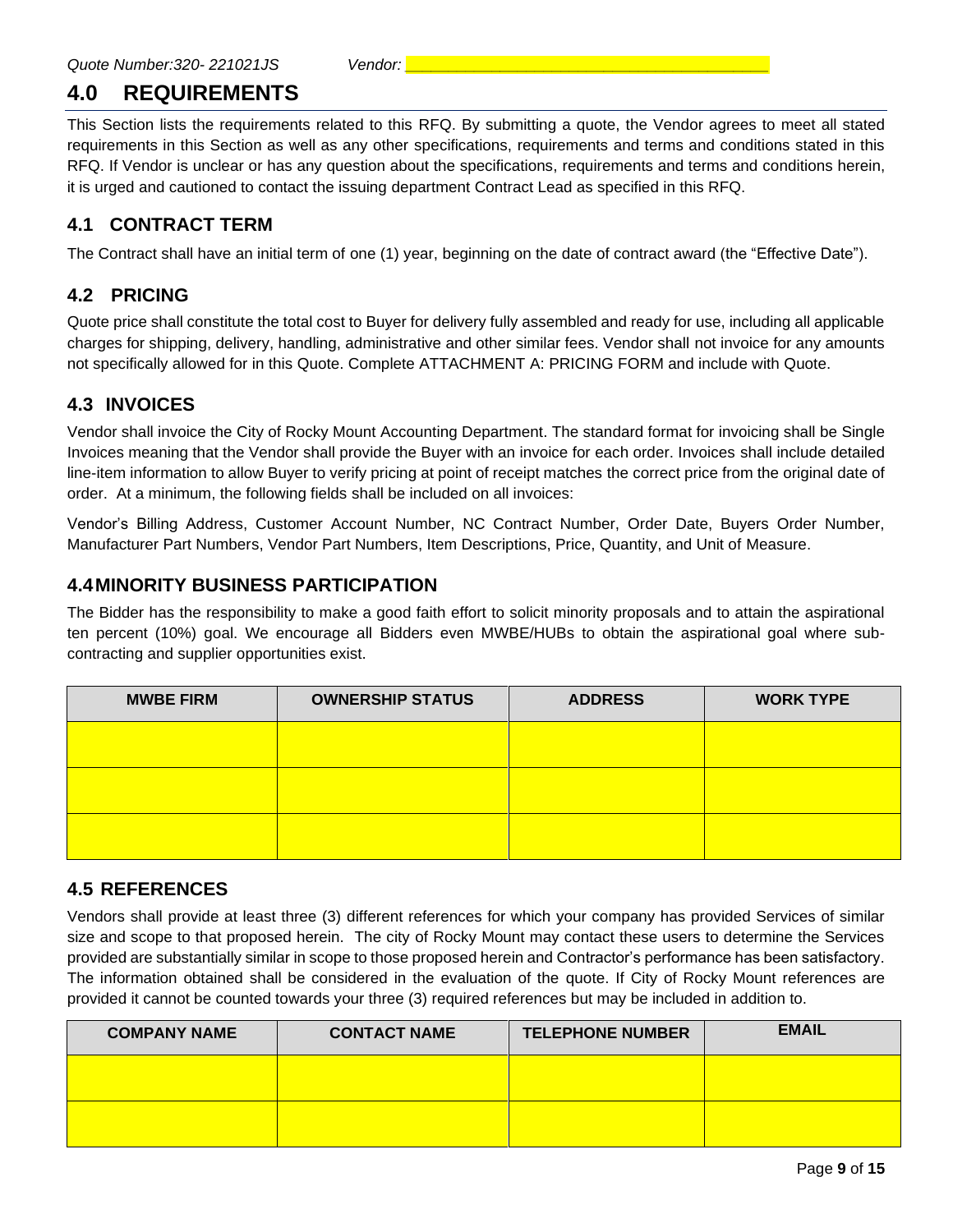| Quote Number: 320-221021JS | Vendor: |  |
|----------------------------|---------|--|
|                            |         |  |
| Optional: City of Rocky    |         |  |

## **5.0 SCOPE OF WORK**

#### **5.1 GENERAL SCOPE**

#### **THIS IS AN ALL-ACM ON-SITE DEMOLITION**

- **a)** As time is of the essence, the Contractor awarded this bid shall be prepared to start demolition on this structure within thirty (30) calendar days of the issuance of the Purchase Order. It is further required as part of the condition of the contract, that demolition be completed and that the site be cleaned up and stabilized within five (5) calendar days of initiating demolition. Overall, the Contractor shall complete the work within a total of thirty-five (35) calendar days from issuance of the Purchase Order. The contractor will be required to install and maintain temporary sedimentation and erosion control measures to prevent sediment from leaving the site and entering the storm drainage system. This would primarily consist of block and gravel curb inlet protection. Bad weather days will be considered but must be coordinated with Kelly Cook, Community Code Administrator. Mr. Cook may be contacted at 252.467.4955
- **b)** The demolition process will include the removal of ALL debris from the demolition area, i.e., all rocks, masonry, and wood/metal scraps. The demolition area will be raked clear/smooth of ALL debris before seeding. The Contractor shall backfill and compact all excavated areas with sand-clay and dress off and fill in all low spots with topsoil in order to provide positive drainage within the limits of the work area and shall grade, reseed, and straw the demolition area and any other areas disturbed during completion of the work. Reseeding is to be done with Kentucky Fescue grass seed. (The result of this effort will create an area that can easily be maintained with standard residential yard maintenance equipment.) The demolition process must include dust control. This process must be accomplished with the use of at least a 1" hose with a nozzle producing a fog spray pattern sufficient to maintain adequate dust control to the satisfaction of Alan Pridgen, Senior Community Code Inspector or Charlina Chavis, Senior Community Code Inspector.

NOTE: The Demolition Contractor must remove any trees damaged during the demolition process.

- **c)** The Contractor awarded the bid shall be responsible for all equipment, labor, and materials needed to demolish the property and the hauling of materials to disposal site. If present, the contractor will not be allowed to stage equipment or cross a box culvert located on or immediately adjacent to the property. Disposal of materials is to be done in accordance with all Federal, State, and Local laws and must be at a State approved landfill. Copies of the waste manifest bills from the landfill must be supplied at the time you submit your bill for payment of the demolition. Payment will not be made until such time as these manifests are provided to the City by the Contractor.
- **d)** A demolition permit will be required and can be secured through the City of Rocky Mount Inspection Division. Before this permit can be secured, the Demolition Contractor must secure a state form DHHS-3768 "Asbestos Permit Application and Notification for Demolition/Renovation" from the State of North Carolina.
- **e)** For each day in excess of the deadline, the Contractor shall pay the City the sum of \$100 per day as liquidated damages. Liquidated damages shall be compensation for damages suffered by the City and shall not be interpreted as a "fine" or "penalty". No additional payment or bonuses shall be made for completion of the contract in less than the noted time period.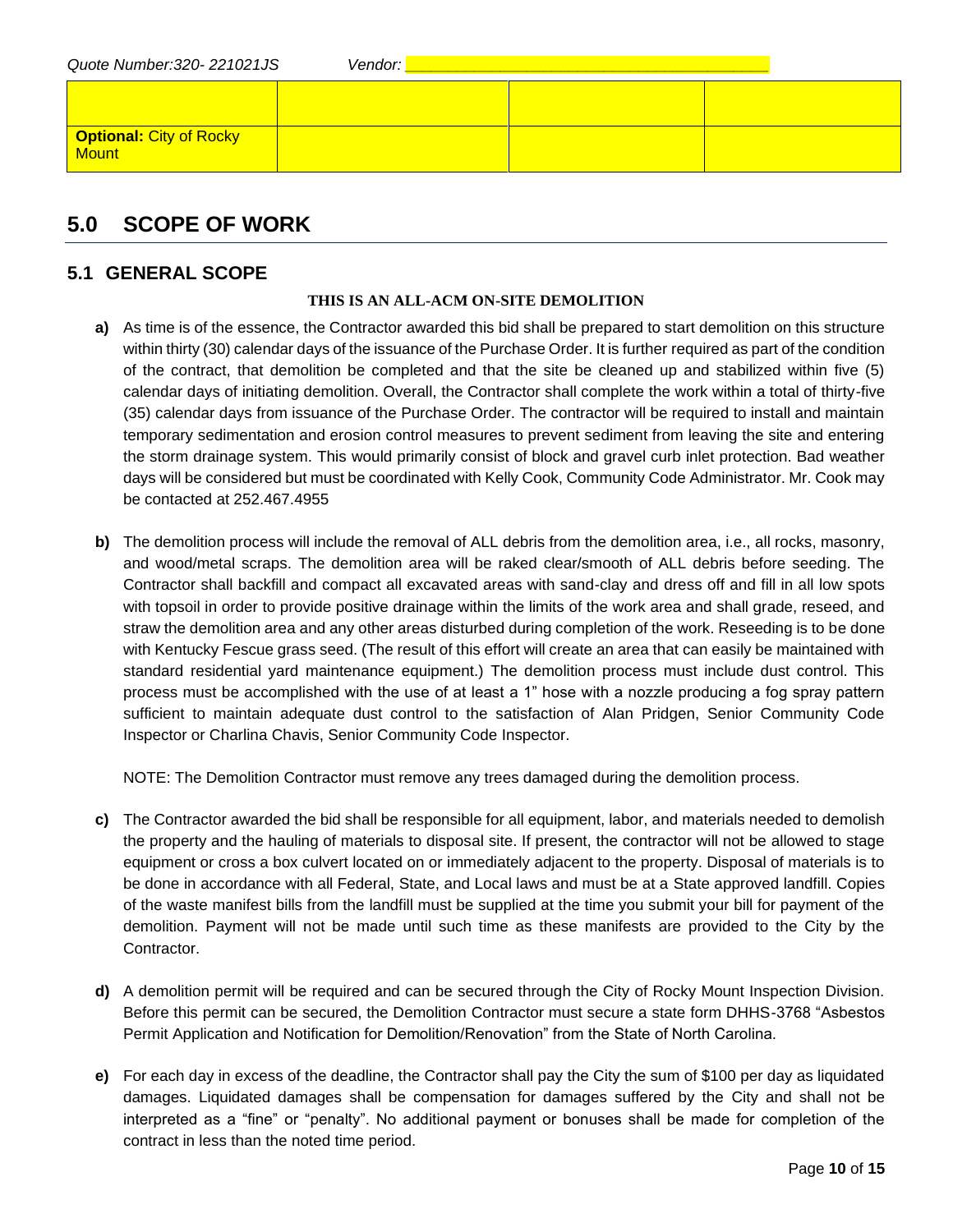- **f)** The City of Rocky Mount will provide a copy of the asbestos survey to the demolition contractor for permitting purposes with the North Carolina Department of Health and Human Services. If the demolition is to be completed as an all-ACM on-site demolition the City of Rocky Mount will provide a document stating asbestos surveys were not conducted.
- **g)** Before award of this contract to the low bidder, the Contractor shall provide a "Limits of Insurance Coverage" form to the Purchasing Department.
- **h)** To the fullest extent permitted by law, the Contractor shall indemnify and hold harmless the City, its agents, and employees from and against all claims, damages, loss, and expenses including, but not limited to, attorneys' fees arising out of or resulting from the work, provided that any such claim, damage, loss, or expense is (a) attributable to bodily injury, sickness, disease, or death, or to injury destruction of property (other than the work itself) including the loss of use resulting there from, and (b) is caused in whole or in part by negligent act or omission of Contractor, any subcontractor, anyone directly or indirectly employed by any of them, or anyone for whose acts any of them may be liable, regardless of whether or not such claims, damages, loss, and expenses are caused in part by any party indemnified hereunder.
- **i)** Before payment is made for demolition of the house(s), the Contractor receiving award of the contract shall submit to Kelly Cook, Community Code Administrator, a signed statement giving the name(s) of any subcontractors used and that all sub-contractors have been paid.
- **j)** The City of Rocky Mount reserves the right to reject any and/or all bids or to re-advertise should the need arise.

#### **THIS IS AN ALL-ACM ON-SITE DEMOLITION**

**In addition to the removal of this structure (and the contents) at the location listed in this proposal, special conditions/exceptions will apply**

#### **5.2 PROPERTIES TO BE DEMOLISHED**

1216 – 1218 Beckman Street, Rocky Mount, NC 27801

PIN: 386043293100

Demolition of residential duplex.

- Single story, wood frame; wood, vinyl & alum siding exterior; asphalt shingle roof, approximately 1500sf
- **Fire damaged, all ACM on-site demolition**

#### **5.3 VENDOR'S REPRESENTATION**

- a) Vendor warrants those qualified personnel shall provide all services that may be required under The Contract in a professional manner. "Professional manner" means that the personnel performing the services shall possess the skill and competence consistent with at least the prevailing business standards in the industry. Vendor agrees that it shall not enter any agreement with a third party that may abridge any rights of the City under The Contract. Vendor shall serve as the prime contractor under The Contract and shall be responsible for the performance and payment of all subcontractors(s) that may be approved by the City. Names of any third-party Vendors or subcontractors of Vendor may appear for purposes of convenience in Contract documents; and shall not limit Vendor's obligations hereunder.
- b) If any goods, services, functions, or responsibilities not specifically described in The Contract are required for Vendor's proper performance, provision and delivery of the goods and services under The Contract, or are an inherent part of or necessary sub-requirement included within such goods and services, they will be deemed to be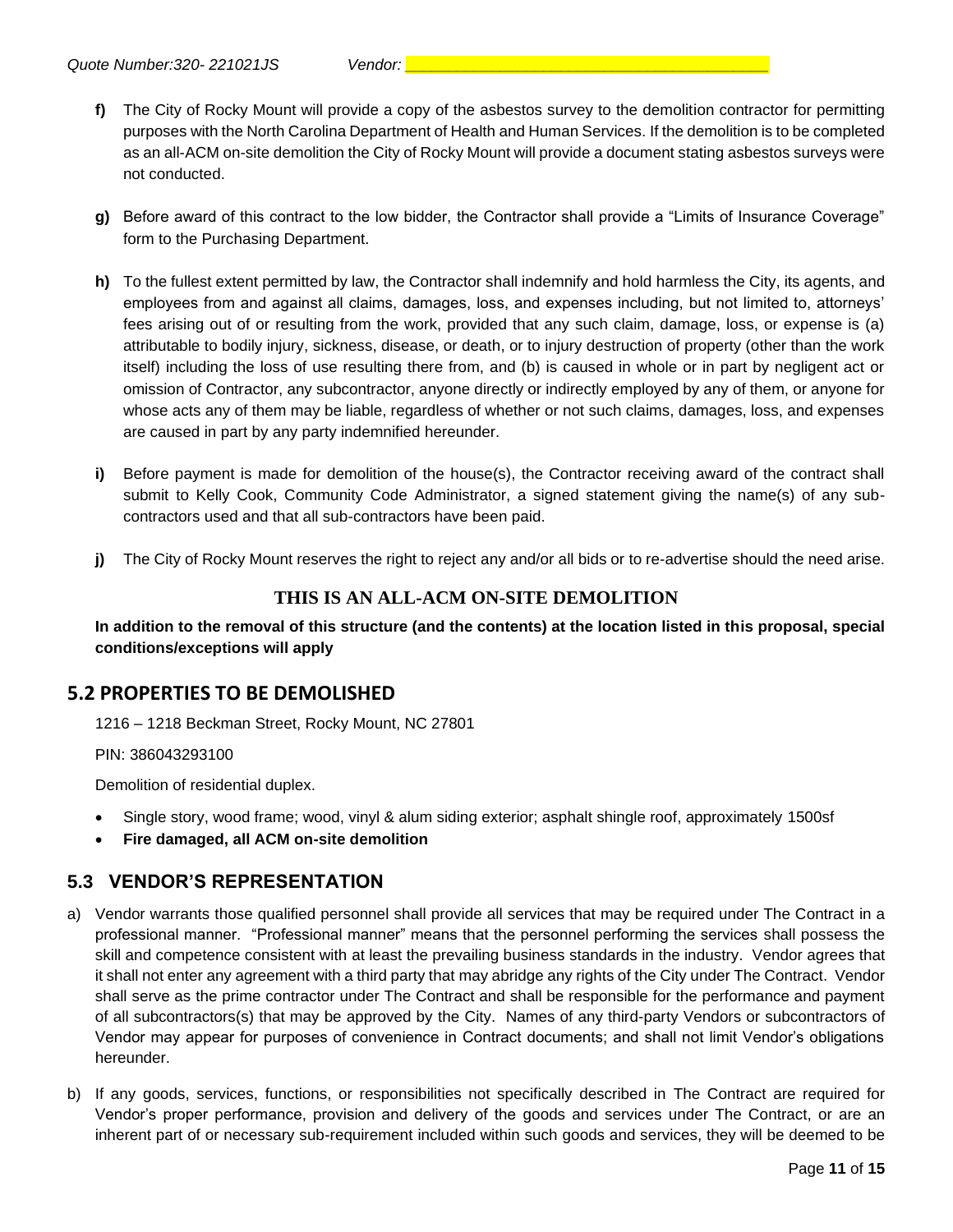implied by and included within the scope of the contract to the same extent and in the same manner as if specifically described in the contract. Unless otherwise expressly provided herein, Vendor will furnish all of its own necessary management, supervision, labor, facilities, furniture, computer and telecommunications equipment, software, supplies and materials necessary for the Vendor to provide and deliver the goods and services.

c) Vendor warrants that it has the financial capacity to perform and to continue perform its obligations under the contract; that Vendor has no constructive or actual knowledge of an actual or potential legal proceeding being brought against Vendor that could materially adversely affect performance of The Contract; and that entering into The Contract is not prohibited by any contract, or an order by any court of competent jurisdiction.

**Attachments to this RFQ begin on the next page.**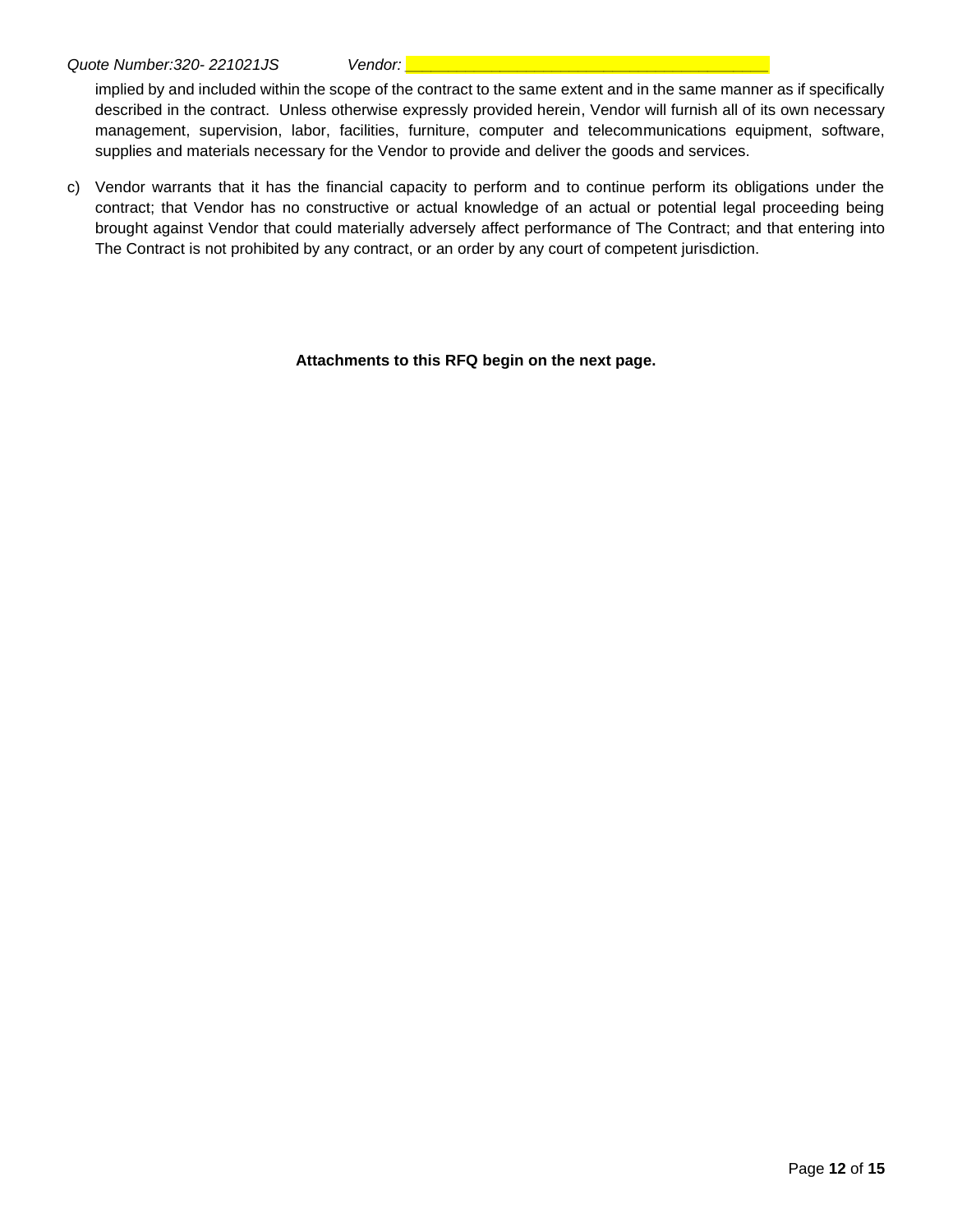#### **ATTACHMENT A: PRICING FORM**

All labor costs, direct and indirect, shall have been determined and including in the quote. The cost and availability of all equipment, materials, and supplies associated with performing the services described in the scope of work shall have been determined and included in the quote.

| <b>LINE</b> | <b>DESCRIPTION</b>                             | UNIT PRICE |
|-------------|------------------------------------------------|------------|
|             | 1216-1218 Beckman Street, Rocky Mount NC 27801 | \$         |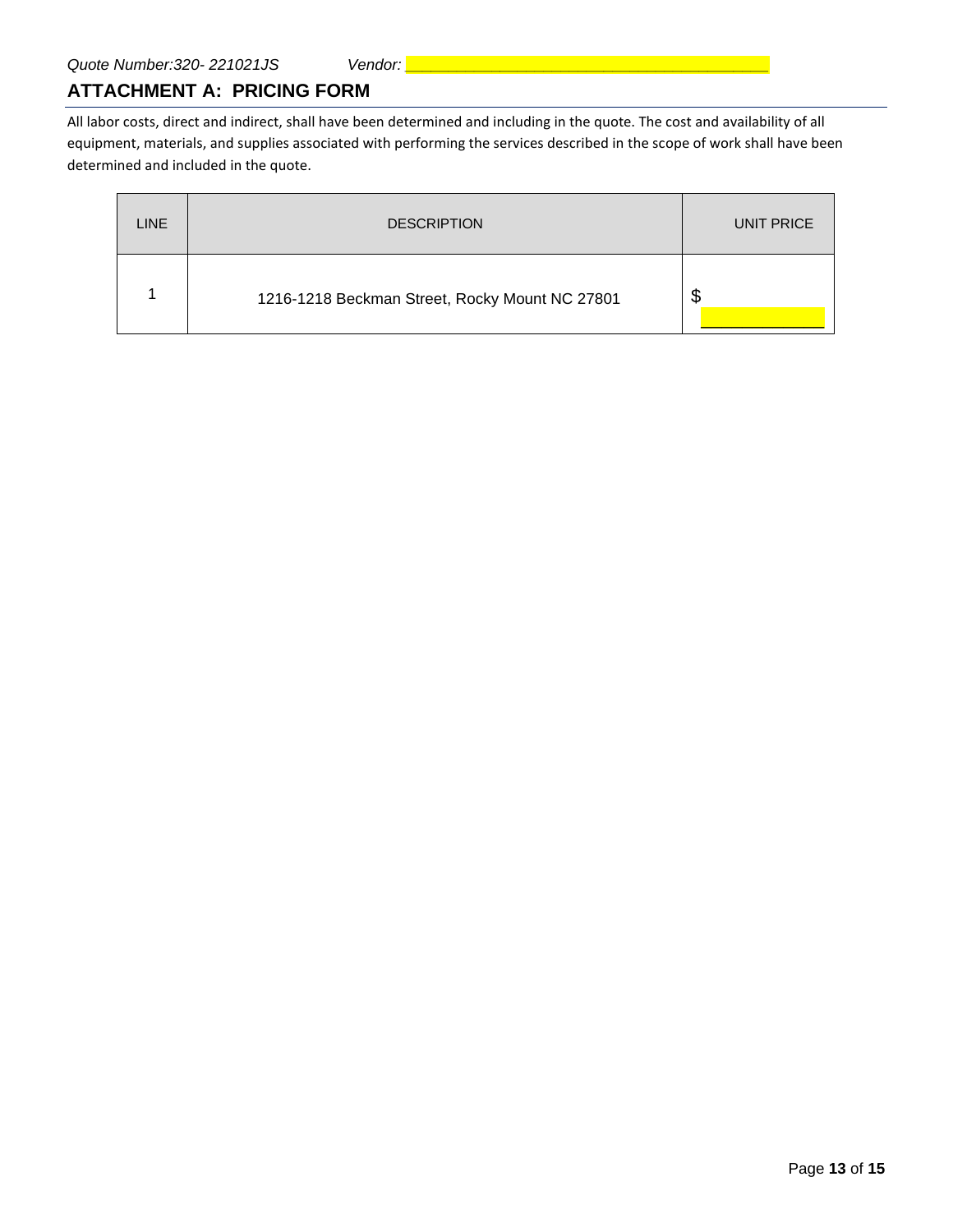### **ATTACHMENT B: INSTRUCTIONS TO BIDDERS**

**City of Rocky Mount Instructions to Bidders Review** <https://rockymountnc.gov/vendor>

## **ATTACHMENT C: ACCEPTANCE OF GENERAL TERMS & CONDITIONS**

Review Terms and Conditions: General at <https://rockymountnc.gov/vendor> Terms and conditions on the vendor webpage that do not apply to this bid: Federal UG Terms, FEMA Contract Provisions, Sample Contract Terms.

Check here to indicate that you have read and agree to the City of Rocky Mount General Teems & Conditions.